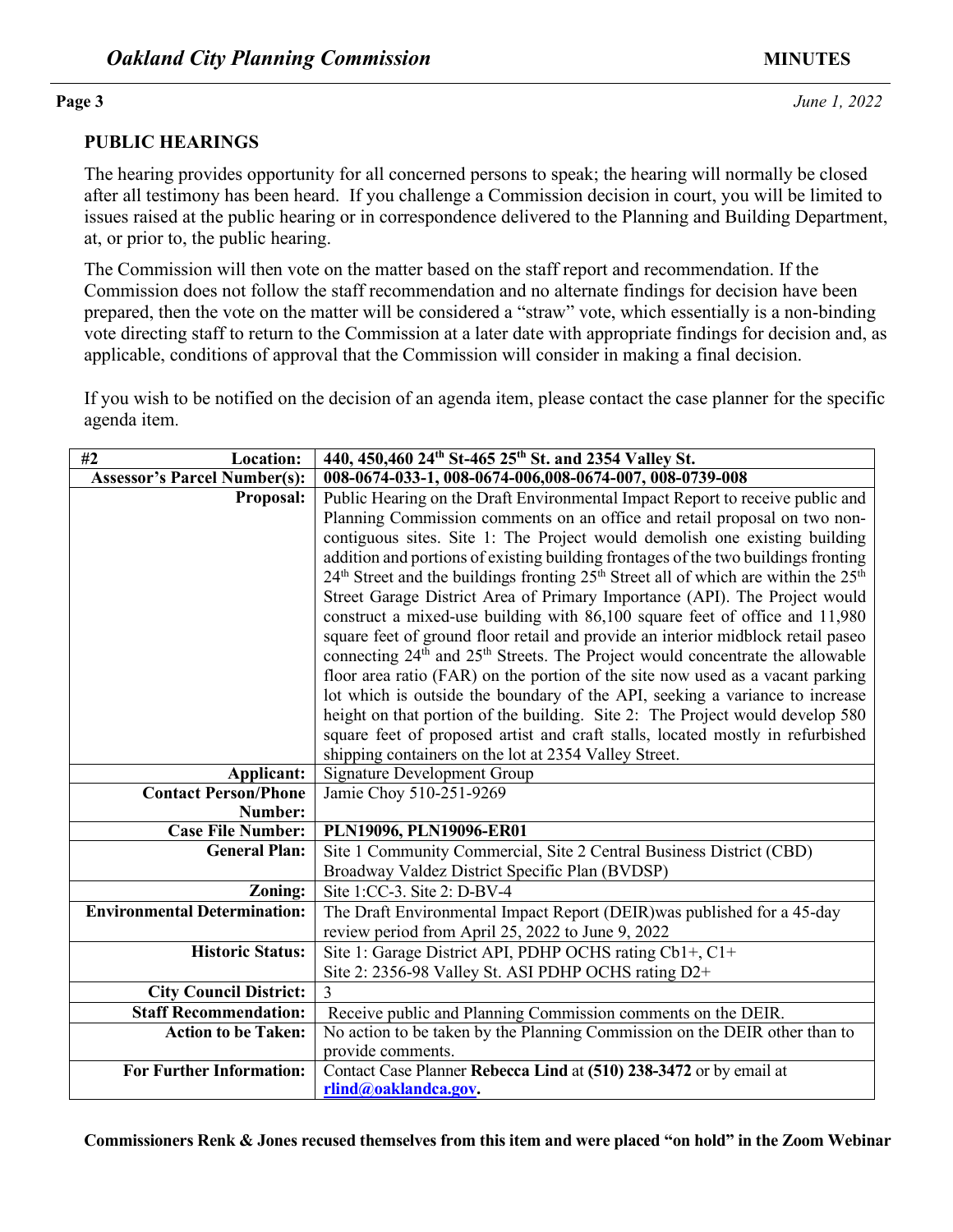**Page 4** *June 1, 2022* 

**Case Planner Rebecca Lind** gave a verbal presentation of the project **Applicant:** Jamie Choy gave a verbal and visual presentation of the project Commissioners provided questions and comments regarding item. **Public Speakers:** • Daniel Levy • Naomi Schiff • Mary Harper

| <b>Public Speakers: •</b> Daniel Levy • Naomi Schiff • Mary Harper                                                                                           |                                                                                                             |  |
|--------------------------------------------------------------------------------------------------------------------------------------------------------------|-------------------------------------------------------------------------------------------------------------|--|
| #3<br><b>Location:</b>                                                                                                                                       | Citywide                                                                                                    |  |
| <b>Assessor's Parcel Number(s):</b>                                                                                                                          | N/A                                                                                                         |  |
| Proposal:                                                                                                                                                    | Present an informational report to the Planning Commission describing the                                   |  |
|                                                                                                                                                              | progress the City made in 2021 to implement policies adopted in the City's                                  |  |
|                                                                                                                                                              | 2015-2023 Housing Element and on meeting the City's share of the Regional                                   |  |
|                                                                                                                                                              | Housing Needs Allocation (RHNA).                                                                            |  |
| Applicant:                                                                                                                                                   | City of Oakland, Bureau of Planning                                                                         |  |
| <b>Contact Person/ Phone Number:</b>                                                                                                                         | N/A                                                                                                         |  |
| Owner:                                                                                                                                                       | N/A                                                                                                         |  |
| <b>Case File Number:</b>                                                                                                                                     | N/A                                                                                                         |  |
| <b>Planning Permits Required:</b>                                                                                                                            | None. Informational report only.                                                                            |  |
| <b>General Plan:</b>                                                                                                                                         | All General Plan Designations.                                                                              |  |
| Zoning:                                                                                                                                                      | All zoning districts                                                                                        |  |
| <b>Environmental Determination:</b>                                                                                                                          | Exempt pursuant State CEQA Guidelines Section 15306 (information collection).                               |  |
|                                                                                                                                                              | A CEQA Addendum was prepared for the 2015-2023 Oakland Housing Element,                                     |  |
|                                                                                                                                                              | based on the certified Environmental Impact Report for the 2007-2014 Housing                                |  |
|                                                                                                                                                              | Element                                                                                                     |  |
| <b>Historic Status:</b>                                                                                                                                      | N/A                                                                                                         |  |
| <b>City Council District:</b>                                                                                                                                | All Council Districts                                                                                       |  |
| <b>Finality of Decision:</b>                                                                                                                                 | Request for Planning Commission and public comment; forward to City Council.                                |  |
| <b>For Further Information:</b>                                                                                                                              | Contact Case Planner Diana Perez-Domencich at (510) 238-3550 or by email at                                 |  |
|                                                                                                                                                              | DPerez-Domencich@oaklandca.gov                                                                              |  |
|                                                                                                                                                              |                                                                                                             |  |
| Director of Planning & Building, William Gilchrist & Director of Housing & Community Development,<br>Shola Olatoye gave a verbal presentation of the project |                                                                                                             |  |
|                                                                                                                                                              | Planner Diana Perez-Domencich gave a visual presentation of the project.                                    |  |
| Commissioners provided questions and comments regarding item.                                                                                                |                                                                                                             |  |
|                                                                                                                                                              | Public Speakers: • Lupe Schoenberger • Jeff Levin • Daniel Gregg • Michael Gabriel • Tuan N. • Lucky Thomas |  |
|                                                                                                                                                              |                                                                                                             |  |
|                                                                                                                                                              | <b>CONTINUED FROM MAY 18, 2022 - PLANNING COMMISSION MEETING</b>                                            |  |
| #4<br><b>Location:</b>                                                                                                                                       | Citywide                                                                                                    |  |
| Proposal:                                                                                                                                                    | The City of Oakland is updating its General Plan through the 2045 General                                   |  |
|                                                                                                                                                              | Plan Update (GPU), a visionary blueprint for the city's future over the next                                |  |

### **CONTINUED FROM MAY 18, 2022 - PLANNING COMMISSION MEETING**

| #4 | <b>Location:</b> | Citywide                                                                     |
|----|------------------|------------------------------------------------------------------------------|
|    | <b>Proposal:</b> | The City of Oakland is updating its General Plan through the 2045 General    |
|    |                  | Plan Update (GPU), a visionary blueprint for the city's future over the next |
|    |                  | 20 years.                                                                    |
|    |                  | The City is undertaking the General Plan Update process in two phases.       |
|    |                  | The purpose of this report is to provide an overall update on the status of  |
|    |                  | the process, including presenting critical background data and an update     |
|    |                  | on community outreach, both of which play a key role in informing the        |
|    |                  | GPU process. The background conditions and community outreach                |
|    |                  | presented here will be utilized for both phases of the GPU but will also be  |
|    |                  | updated as the City moves into phase two.                                    |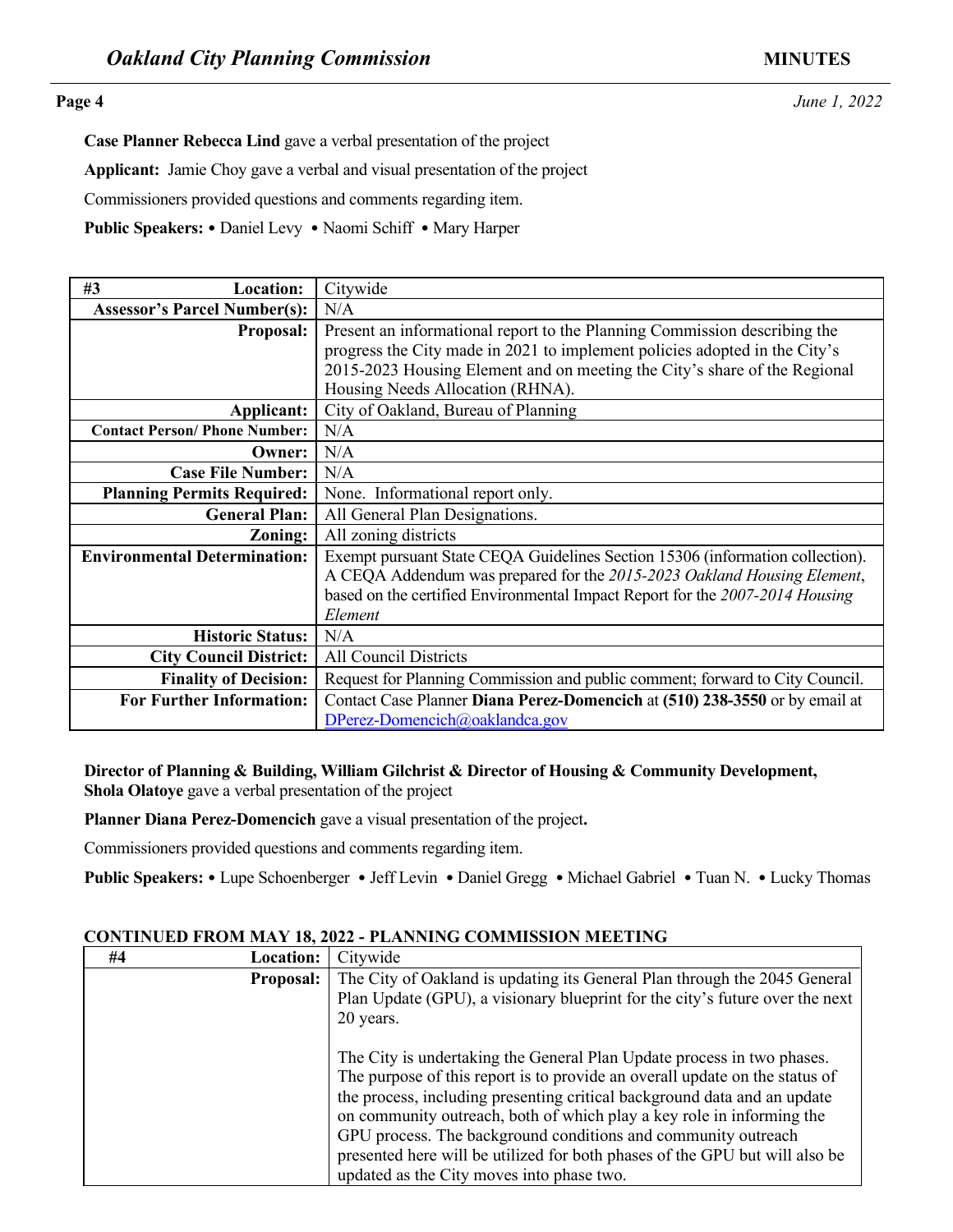| is anticipated to be completed by mid-2025.<br>Communities Screening Analysis process to identify potential EJ<br>equity, housing, environmental justice, and safety.<br>City of Oakland<br>Applicant:<br><b>Case File Numbers:</b><br>GP21002; GP21002-ER01<br><b>General Plan:</b><br>Citywide<br>Citywide<br>Zoning:<br><b>Environmental Determination:</b><br>Plan Update.<br>All districts<br><b>City Council District:</b><br><b>Staff Recommendation:</b><br>Receive Public Comments and Provide Feedback to Staff On 1) The<br>to General Plan Policy Development; and 2) The Draft Housing Element.<br><b>Finality of Decision</b><br>N/A<br><b>For Further Information:</b><br>Contact Project Manager Lakshmi Rajagopalan at 510-238-6751 or<br>Irajagopalan@oaklandca.gov<br>Project Email Address: generalplan@oaklandca.gov<br>Project Website: https://www.oaklandca.gov/topics/general-plan-<br>update<br>Planner Lakshmi Rajagopalan gave a verbal presentation of the project | Phase I includes the update of the Housing and Safety Elements of the<br>General Plan; creation of the City's first Environmental Justice Element;<br>associated amendments to other Elements of the General Plan, along with<br>Zoning Code and map updates; Racial Equity Impact Analysis, and an<br>Industrial Land Use Study. Phase I is anticipated to be completed by early<br>2023. |
|-------------------------------------------------------------------------------------------------------------------------------------------------------------------------------------------------------------------------------------------------------------------------------------------------------------------------------------------------------------------------------------------------------------------------------------------------------------------------------------------------------------------------------------------------------------------------------------------------------------------------------------------------------------------------------------------------------------------------------------------------------------------------------------------------------------------------------------------------------------------------------------------------------------------------------------------------------------------------------------------------|--------------------------------------------------------------------------------------------------------------------------------------------------------------------------------------------------------------------------------------------------------------------------------------------------------------------------------------------------------------------------------------------|
|                                                                                                                                                                                                                                                                                                                                                                                                                                                                                                                                                                                                                                                                                                                                                                                                                                                                                                                                                                                                 | Phase II includes the update of the Land Use and Transportation Element<br>(LUTE); Open Space, Conservation, and Recreation Element (OSCAR);<br>Noise Element; and the development of a new Infrastructure and Facilities<br>Element. Phase II work also includes zoning updates and CEQA review.<br>The Phase I process will help inform the components of Phase II. Phase II             |
|                                                                                                                                                                                                                                                                                                                                                                                                                                                                                                                                                                                                                                                                                                                                                                                                                                                                                                                                                                                                 | This informational report provides a summary of: $(1)$ the key findings<br>from the Map Atlas and Equity Baseline; (2) the Environmental Justice<br>Communities; and (3) the community engagement and outreach around                                                                                                                                                                      |
|                                                                                                                                                                                                                                                                                                                                                                                                                                                                                                                                                                                                                                                                                                                                                                                                                                                                                                                                                                                                 |                                                                                                                                                                                                                                                                                                                                                                                            |
|                                                                                                                                                                                                                                                                                                                                                                                                                                                                                                                                                                                                                                                                                                                                                                                                                                                                                                                                                                                                 |                                                                                                                                                                                                                                                                                                                                                                                            |
|                                                                                                                                                                                                                                                                                                                                                                                                                                                                                                                                                                                                                                                                                                                                                                                                                                                                                                                                                                                                 |                                                                                                                                                                                                                                                                                                                                                                                            |
|                                                                                                                                                                                                                                                                                                                                                                                                                                                                                                                                                                                                                                                                                                                                                                                                                                                                                                                                                                                                 |                                                                                                                                                                                                                                                                                                                                                                                            |
|                                                                                                                                                                                                                                                                                                                                                                                                                                                                                                                                                                                                                                                                                                                                                                                                                                                                                                                                                                                                 | An Environmental Impact Report will be prepared as part of the General                                                                                                                                                                                                                                                                                                                     |
|                                                                                                                                                                                                                                                                                                                                                                                                                                                                                                                                                                                                                                                                                                                                                                                                                                                                                                                                                                                                 |                                                                                                                                                                                                                                                                                                                                                                                            |
|                                                                                                                                                                                                                                                                                                                                                                                                                                                                                                                                                                                                                                                                                                                                                                                                                                                                                                                                                                                                 | Vision, Guiding Principles, And Equity Framework to Provide a Baseline                                                                                                                                                                                                                                                                                                                     |
|                                                                                                                                                                                                                                                                                                                                                                                                                                                                                                                                                                                                                                                                                                                                                                                                                                                                                                                                                                                                 |                                                                                                                                                                                                                                                                                                                                                                                            |
|                                                                                                                                                                                                                                                                                                                                                                                                                                                                                                                                                                                                                                                                                                                                                                                                                                                                                                                                                                                                 |                                                                                                                                                                                                                                                                                                                                                                                            |
|                                                                                                                                                                                                                                                                                                                                                                                                                                                                                                                                                                                                                                                                                                                                                                                                                                                                                                                                                                                                 |                                                                                                                                                                                                                                                                                                                                                                                            |
|                                                                                                                                                                                                                                                                                                                                                                                                                                                                                                                                                                                                                                                                                                                                                                                                                                                                                                                                                                                                 |                                                                                                                                                                                                                                                                                                                                                                                            |
|                                                                                                                                                                                                                                                                                                                                                                                                                                                                                                                                                                                                                                                                                                                                                                                                                                                                                                                                                                                                 |                                                                                                                                                                                                                                                                                                                                                                                            |
| Commissioners provided questions and comments regarding item.                                                                                                                                                                                                                                                                                                                                                                                                                                                                                                                                                                                                                                                                                                                                                                                                                                                                                                                                   |                                                                                                                                                                                                                                                                                                                                                                                            |

# **APPEALS**

The Commission will take testimony on each appeal. If you challenge a Commission decision in court, you will be limited to issues raised at the public hearing or in correspondence delivered to the Planning and Building Department, at, or prior to, to the public hearing; provided, however, such issues were previously raised in the appeal itself.

Following the testimony, the Commission will vote on the staff report and recommendation. If the Commission reverses/overturns the staff decision and no alternate findings for decisions have been